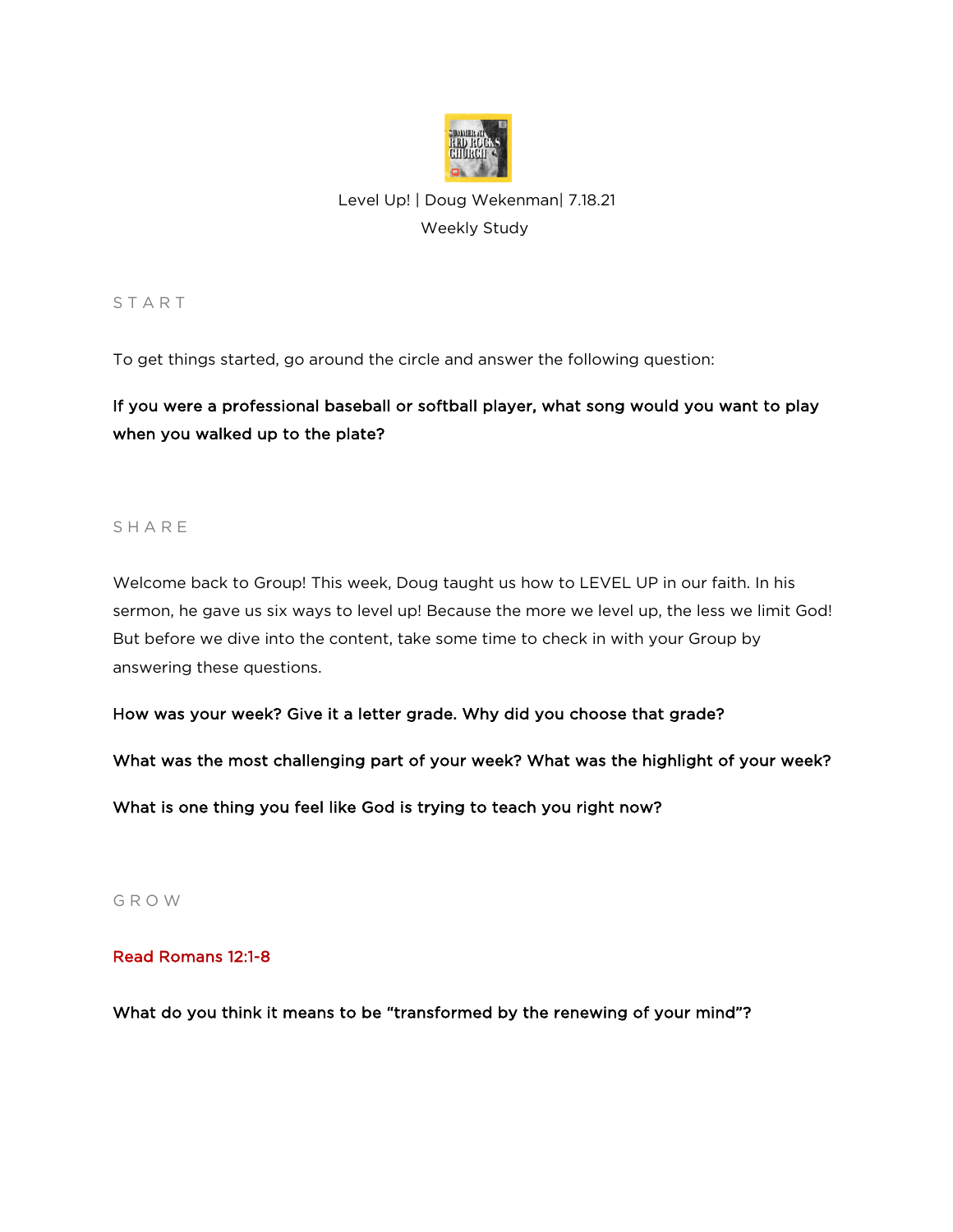One of the biggest things we need to level up is our thought life. God has a good, pleasing, and perfect will for your life, and the more you level up your thoughts, the more you will be able to see it!

As Craig Groeschel reminds us, "your life is heading in the direction of your strongest thoughts." If you don't like your life, it's time to change the way you think!

### What is the number one mindset holding you back from the more God has for you? Where do you think that mindset came from?

Negative thought patterns can be really easy to pick up and incredibly difficult to put down. That's why Paul is really serious about helping us think about what we think about.

# Do you overthink conflict? Why do you think that is? Are you insecure about the words you say to people? Where did that start?

These aren't easy questions to answer. But when we are willing to ask them, the Spirit of God begins to renew our minds. And according to Scripture, a renewed mind is the secret to transformation!

The more we level up, the less we limit God! It's time to turn to Scripture to find some new mindsets.

# What is one new thought pattern you want to begin to implement into your life? How are you going to practice doing that this week?

What is one Bible Verse you can memorize this week to help you renew you mind?

#### M O V E

### Read Proverbs 10:9

#### What do you think it means to walk in integrity?

One of the other important things we need to level up is our integrity. As Doug reminded us this week, "in a world that is obsessed with image, God is obsessed with substance." What we do when no one is looking is who we really are. Talent may take you far, but only character will keep you there. As the Proverb you just read reminds us: